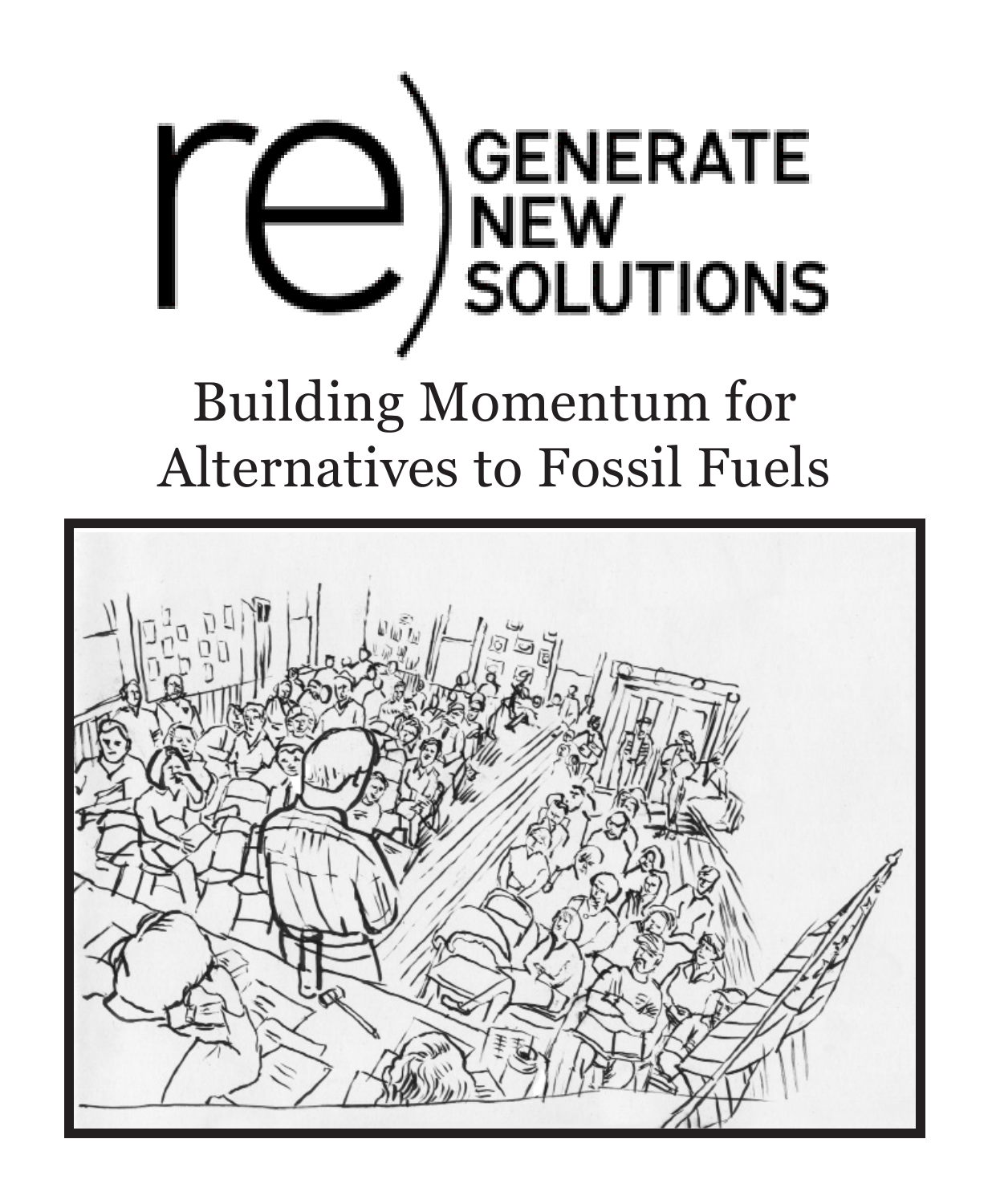### **Steps to Passing a Resolution in Your Town**

Contact the 350Vermont office to get names of others in your area and for ongoing resources and support.



Gather friends and allies to help plan your effort, whether at house parties, node meetings, or other public or private gatherings.

**3**

**1**

Confirm petition wording with your group, and print petitions in the proper format making sure resolution wording appears on every page (or ask us to print some for you).



Recruit others to help, and begin collecting signatures. Attend a groupcanvassing day. Remember to give yourselves enough time to collect the required number of signatures by the due date.

**5**

Contact your Town Clerk to find out how many signatures you need (usually 5% of your town's registered voters), and the town's due date for those signatures (usually mid-to-late January).

> Find out more information about 350VT's Re)Generate New Solutions Campaign. Consider organizing an educational forum or film showing, perhaps with others from nearby towns.

Practice public speaking with your friends, during node meetings or at 350VT public speaking trainings.



**6**

 Communicate with town officials, and related groups and businesses in your town, to assess their concerns and seek their support.



**7**

Learn about the Town Meeting process, plan your presentation, and prepare for any unexpected circumstances or issues that may arise.



**10** Get out the vote! Encourage your friends and allies to come out to Town Meeting Day and support the resolution. Meeting Day and support the resolution.

**11** Report the results of your Town Meeting vote to the 350VT office, along with the final language that passed in your town.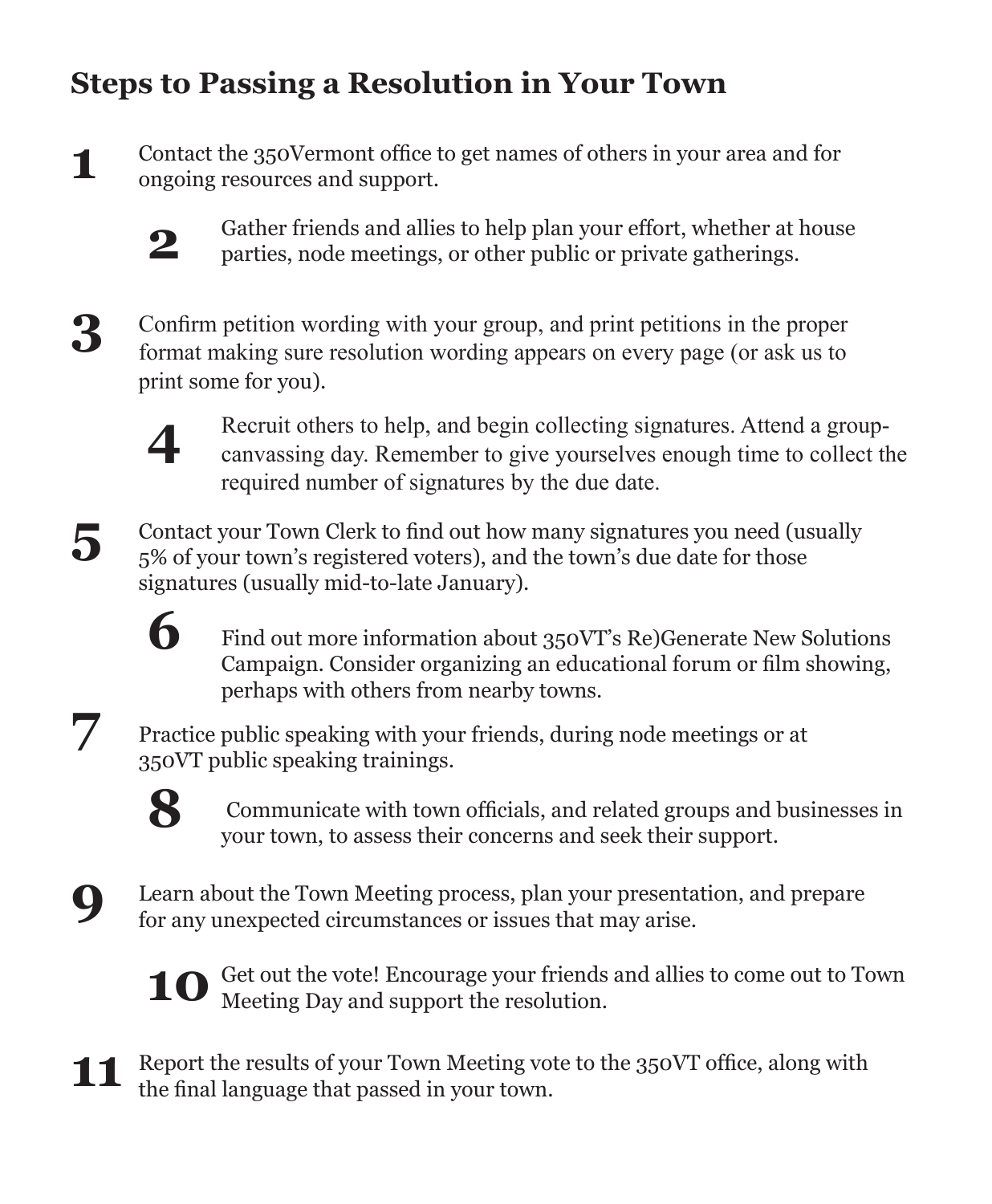### **Re)Solution Version 1**

WHEREAS extreme and erratic temperatures, increasingly severe storms, a rise in tickborne diseases, and threats to farmers and maple sugar makers clearly demonstrate that climate change is one of the most urgent problems facing our state, nation, and the world, and

WHEREAS the State of Vermont has a goal in the Comprehensive Energy Plan to achieve 90% of its energy from renewable sources by 2050, yet is making insufficient progress towards achieving that goal;

Now, therefore, be it resolved:

1. Shall the undersigned voters of the Town of wrge the State of Vermont to:

- a. Halt any new or expanded fossil fuel infrastructure, including but not limited to energy pipelines;
- b. Statutorily commit to 100% renewable energy for all people in
- Vermont, with firm interim deadlines; and,
	- c. Ensure that the transition to renewable energy is fair and equitable for all residents, with no harm to marginalized groups or rural communities.

2. Should this article pass, a letter shall be sent from the Town of to our State Representatives and the Senator/s, the Speaker of the House, the President Pro Tempore of the Vermont Senate, and the Governor, including the count votes tally.

|  | Name (Print) Signature Address where registered to vote Phone/email (optional) |  |
|--|--------------------------------------------------------------------------------|--|
|  | 1.                                                                             |  |
|  | 2.                                                                             |  |
|  |                                                                                |  |
|  | 4.                                                                             |  |
|  |                                                                                |  |
|  | 6.                                                                             |  |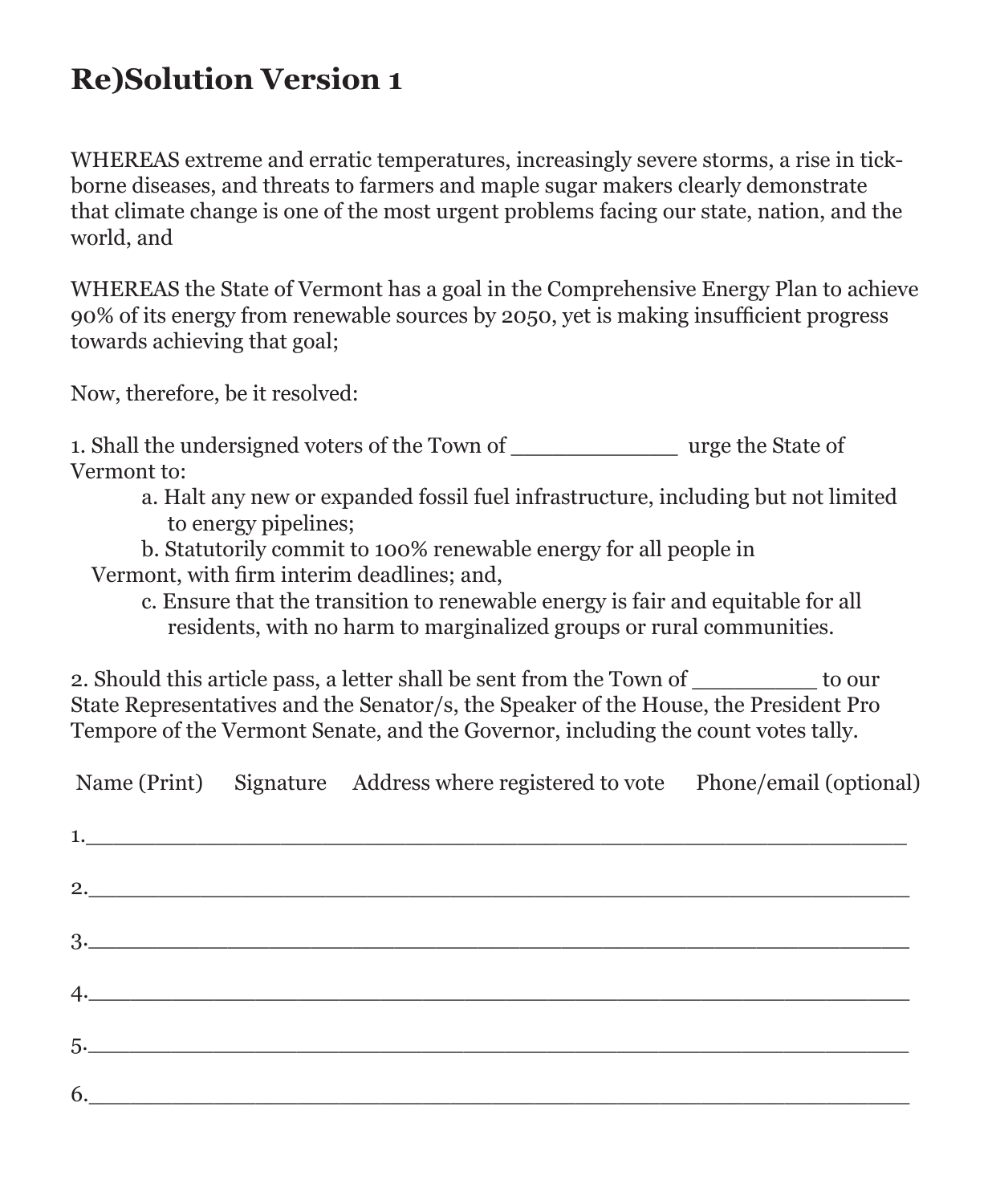### **Purpose of the Climate Solutions Resolution\***

We need solutions on the local level. This Re)Solution campaign is part of a broader Re)Generate New Solutions Campaign: Building momentum for alternatives to fossil fuels. The purpose of the Re)Solutions campaign is to demonstrate the demand for local solutions and be a first step in a multi-year campaign. We are taking our demands from the streets to our town halls. Dozens of towns are pursuing resolutions this year, and we expect dozens more next year to continue and broaden our demands.

Despite the State of Vermont's goal to power Vermont by 90% renewables by 2050, we are far from meeting this goal. Similarly, a recently released report from the United Nations shows that the worldwide effort to stem greenhouse gases has fallen short of the goal set by the Paris Climate agreement. We need to do more at every level of government to decarbonize the atmosphere and build momentum towards alternatives to fossil fuels. That's what 350VT's Climate Solutions Resolution is all about!

#### *Why have two versions?*

Version 1 is a simple list of broad demands. This is a great place to start, especially if your town has not started building local solutions to the climate crisis. Version 2 includes language for specific demands for your town. Is your town under threat of fossil fuel infrastructure? Is your town already implementing renewable energy that the resolution could celebrate and support? Are there other specific initiatives or plans for weatherization to support and expedite with this resolution?



*Mad River Community Solar Farm Photo: https://www.aegis-re.com/mrcsf-1*

<sup>\*</sup> This resolution is advisory, not mandatory. Mandatory resolutions require the approval of the Vermont State Legislature.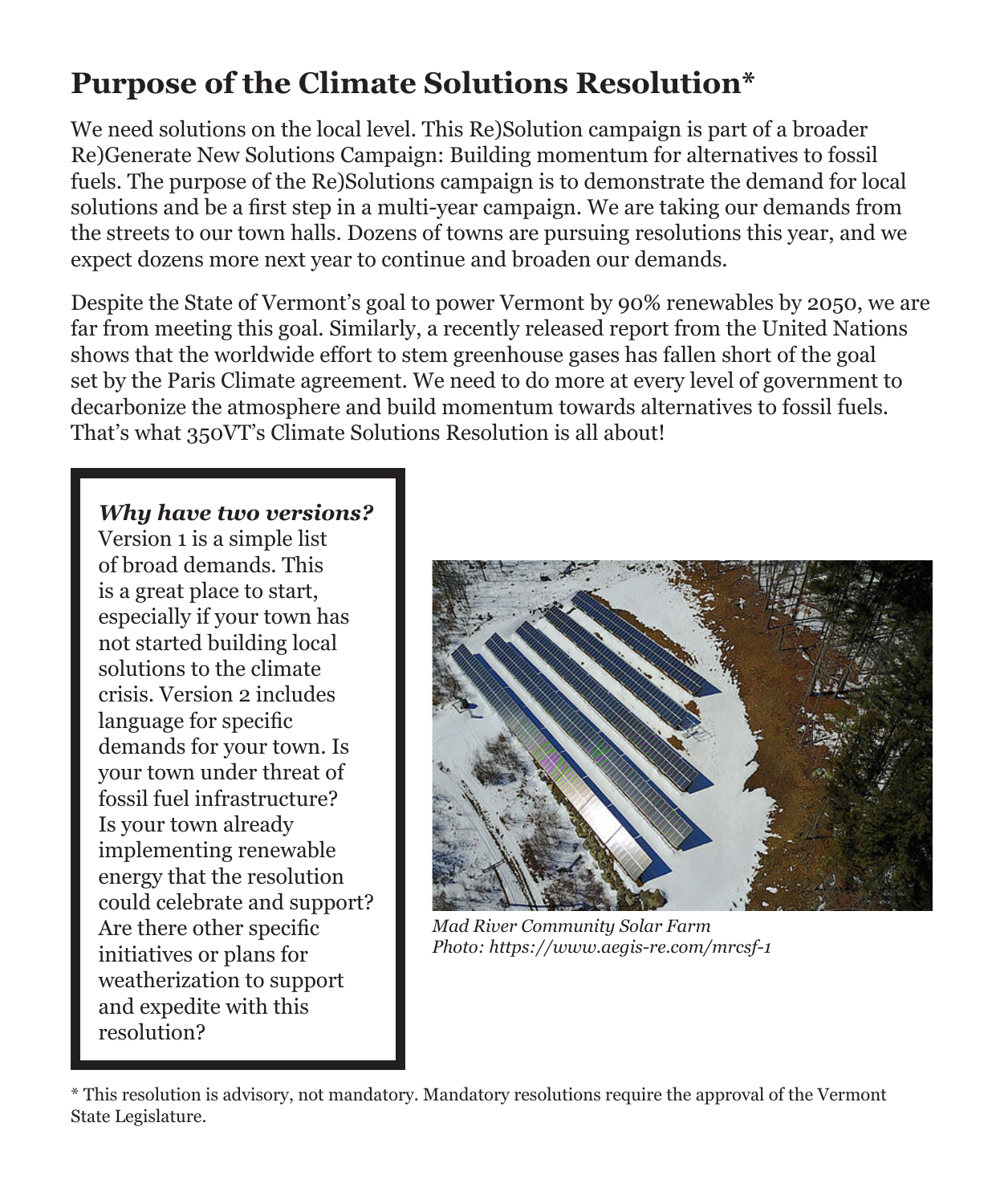## **Re)Solution Version 2\***

WHEREAS extreme and erratic temperatures, increasingly severe storms, a rise in tickborne diseases, and threats to farmers and maple sugar makers clearly demonstrate that climate change is one of the most urgent problems facing our state, nation, and the world, and

WHEREAS the State of Vermont has a goal in the Comprehensive Energy Plan to achieve 90% of its energy from renewable sources by 2050, yet is making insufficient progress towards achieving that goal;

Now, therefore, be it resolved:

1. Shall the undersigned voters of the Town of urge the State of Vermont to:

- a. Halt any new or expanded fossil fuel infrastructure, including but not limited to energy pipelines;
- b. Statutorily commit to 100% renewable energy for all people in Vermont, with firm interim deadlines; and,
- c. Ensure that the transition to renewable energy is fair and equitable for all residents, with no harm to marginalized groups or rural communities.
- 2. That the Town will do our part to meet these demands by committing to efforts such as:
	- a. Protecting town lands from fossil fuel infrastructure, denying easements or agreements for any pipelines crossing town lands;
	- b. Weatherizing town buildings and schools;
	- c. Enlisting state support to install roof-top solar on town and school buildings;
	- d. Other initiatives to improve residents' quality of life while helping us reduce overall energy use.
	- e. Encourage landowners, municipalities, and farmers to implement practices that build the soil carbon sponge to cool the planet and mitigate flooding and drought.

3. Should this article pass, a letter shall be sent from the Town of \_\_\_\_\_\_\_\_\_ to our State Representatives and the Senator/s, the Speaker of the House, the President Pro Tempore of the Vermont Senate, and the Governor, including the vote tally.

\* The list of town-specific demands is provided as an example. Each town should modify the language in this list to be specific to the initiatives, plans, and needs of each unique community.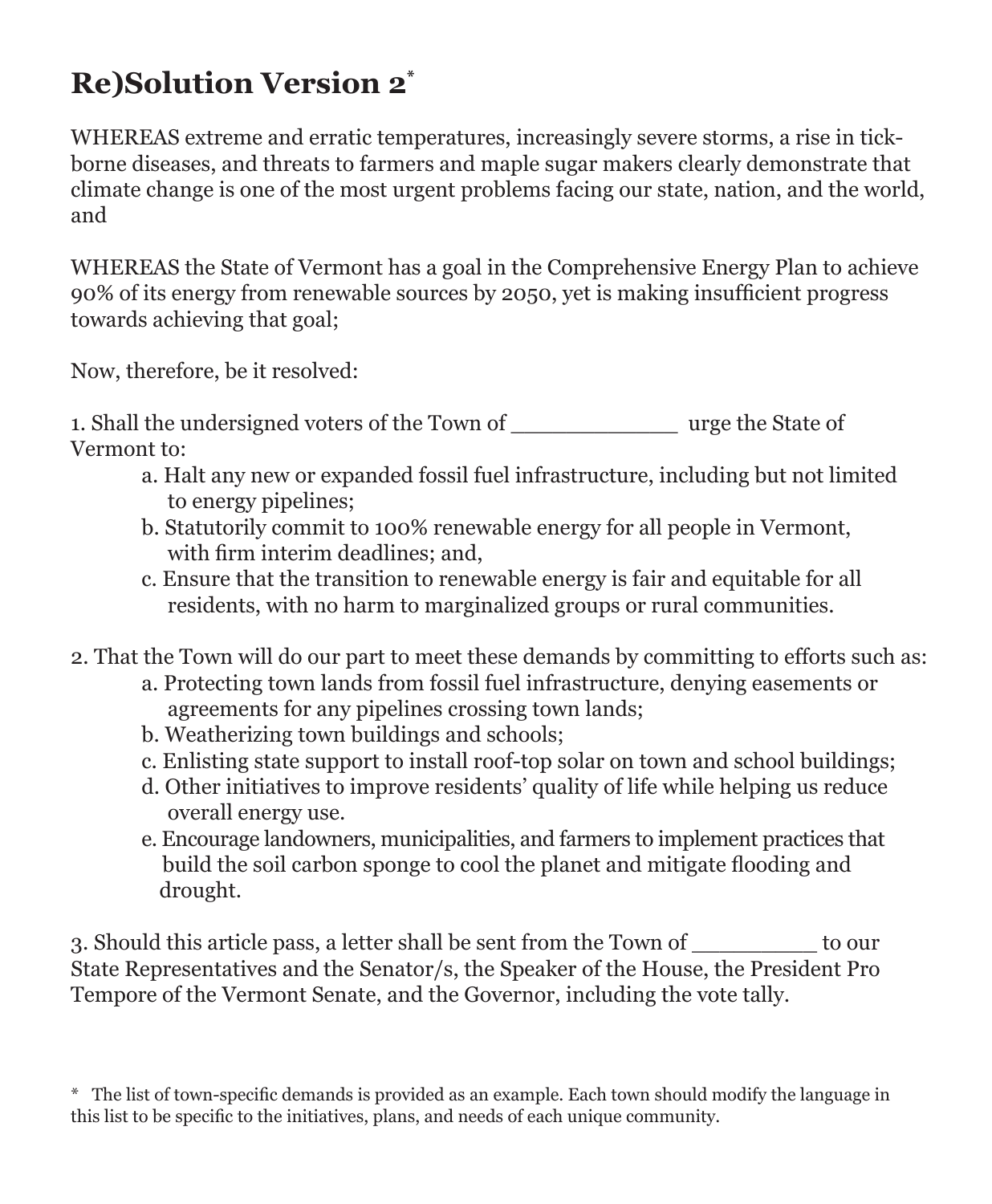### **Want to modify the resolution to better suit your town?**

Great! We welcome it. A successful resolution is one that can engage a majority of residents in your town and be relevant to the local community's needs and desires. The resolution is modifiable and many towns may have variations on the resolution's wording. Please send us your resolution language so we can share it with the whole network. We request that any version of the resolution maintain the three main topics (see directly below): **stopping fossil fuel infrastructure, building to 100% renewables, and making the transition fair and equitable.**

Here are some other ideas for modifications:

Your group may or may not want to name Vermont's Comprehensive Energy Plan in your resolution. It is not a perfect plan, especially because the targets include natural gas *fracked* natural gas; however, it is an important statewide target, and one that Vermont is not on track to meet.

Does your group have specific dates to include to reach targets or implement projects? For example, do you want to see electric school buses purchased in 2019? Perhaps your town has committed to a community solar project, but needs a deadline. Can you make your goals specific?

Focus on conservation. Are there specific and measurable ways that your town can reduce it's power and fuel consumption? List these in section 2!

Have conservation or transition efforts in your town been hampered by local or state regulations? Consider including language to challenge the status quo.

Highlight resilience measures! What could your community do now to better prepare for climate crises like storms, floods, disease, displaced peoples, etc.

Go local. What localization efforts are happening in your town that the resolution could amplify and support? Local foods, local housing, community-level self sufficiency, etc.





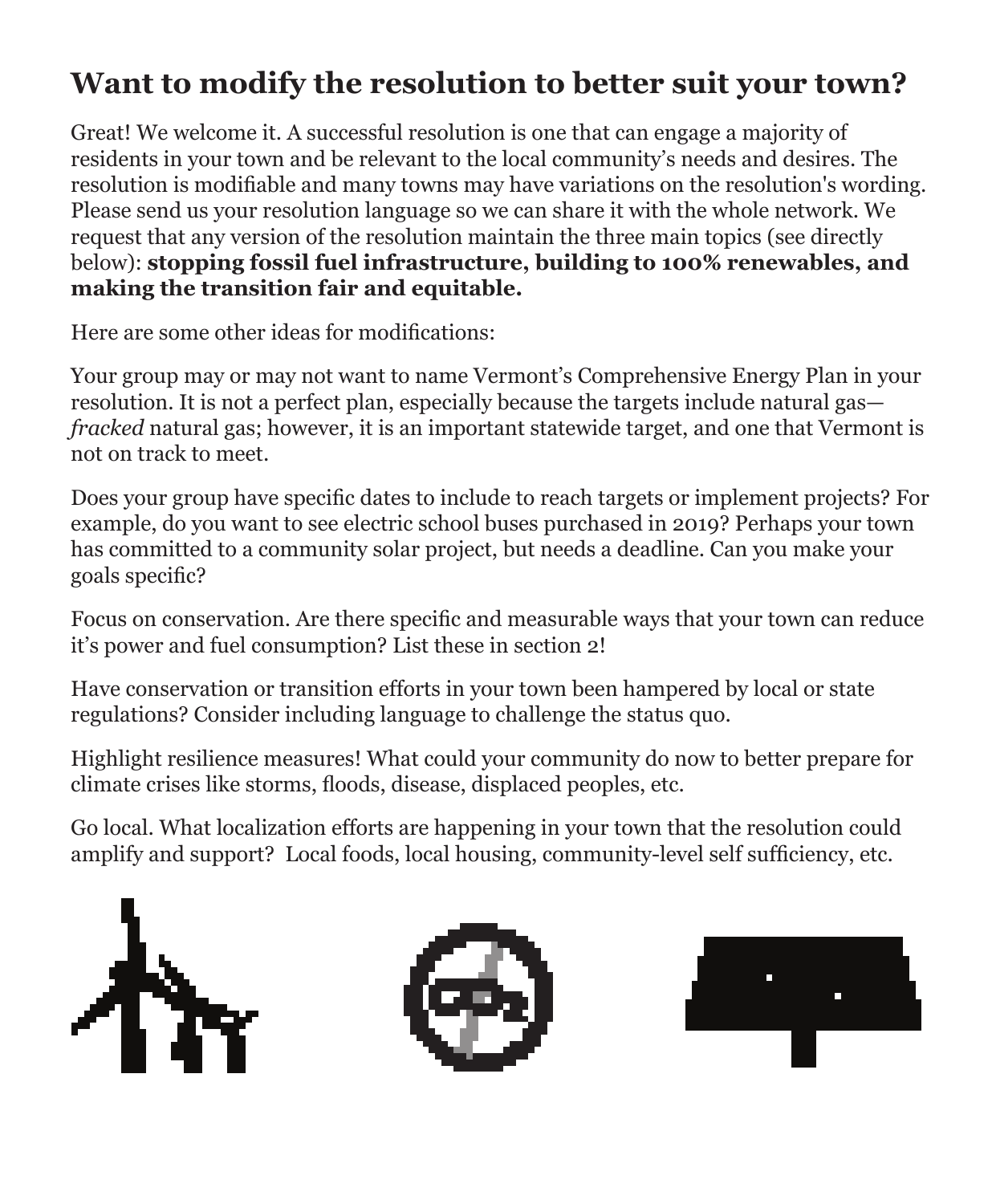### **Our Demands**

#### *1. Stop Fossil Fuel Infrastructure*

All across the country from Portland, Oregon, to Portland, Maine, resolutions and policies are being passed that restrict or prevent the expansion of fossil fuel infrastructure. The communities that have passed these resolutions recognize that it is time to put a hard stop to any projects that promote the use of fossil fuels. The best way to Keep It In The Ground is to stop building the pipes to transport it and the refineries to process it. It is time for cities, towns, and states to take the bold step of not permitting any new fossil fuel infrastructure projects.

#### *2. Go Renewable*

We are serious about the commitment to power our communities solely with renewables. Vermont's Comprehensive Energy Plan calls for 90% renewable energy by 2050, but we are Ready for 100%. We need firm interim targets and policies to greatly reduce consumption of fuel and power, while also switching to renewable sources. With this resolution, we urge the legislature and Governor of the State of Vermont to pursue the policies to reach these target goals. Simultaneously, we commit at the town level to pursue and implement local initiatives such as deep energy conservation, renewable power, electrified transportation, and renewable heat sources.

#### *3. The transition is fair and equitable*

What do we mean by a fair and equitable transition? Let's consult some experts:

Bill McKibben, in conversation with Jacqueline Patterson, director of the NAACP Environmental and Climate Justice Program, asked, "People talk a lot about 'just transition,' but what does that mean? " She replied, " I will say what I've heard from various front-line groups, defining what it looks like in their communities...just transition is about energy access and affordability, it's about livelihood for oneself and one's family, and it's about being sensitive about tax revenues and how we're shifting them."<sup>1</sup>

Indigenous Environmental Network (IEN) describes a justice-based transition with regenerative systems change that adheres to natural law and indigenous knowledge. Check out IEN's full list of Indigenous Principles of Just Transition, which includes this one<sup>2</sup>:

*A Just Transition is a vision-led, unifying and place-based set of principles, processes and practices that build cultural, social, economic and political power to shift from an extractive economy to a regenerative economy. The transition itself must be just and equitable; redressing past harms and creating new relationships of power for the future through reparations.*

<sup>1</sup> http://www.yesmagazine.org/issues/just-transition/climate-justice-is-racial-justice-is-gender-justice-20170818 2 http://www.ienearth.org/justtransition/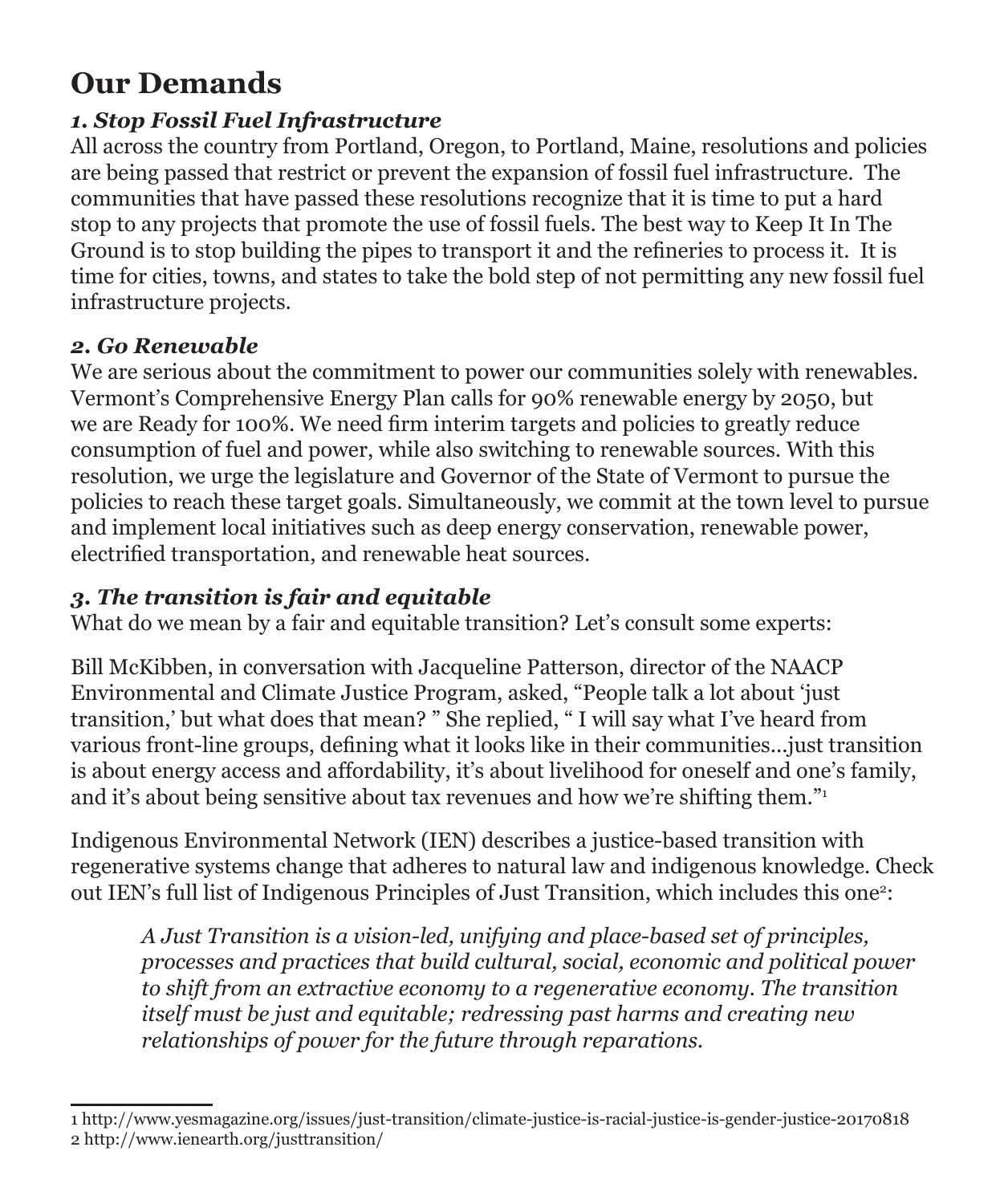### **How To Talk About the Climate Solutions Resolution**

#### *Job growth and economic benefits*

Clean energy saves money: Stanford scientists say the transition to 100% clean energy will save the average family over \$200 dollars per year in energy costs and another \$1,500 per year in healthcare costs.

Clean energy creates good-paying jobs: The solar industry employs over 200,000 people, nearly twice as many people as the coal-mining industry. Vermont saw jobs in the clean energy segment grow 29% since 2013, an additional 19,000 jobs in VT.

The renewable energy industry has created hundreds of thousands of new jobs and has grown into a multibillion-dollar industry, creating revenue for cities and states. With only about 15% of U.S. energy supplied by renewables, there is the opportunity for infrastructure expansion and enormous economic growth potential.

#### *Power of the people*

Numerous experts agree that the biggest hurdle to going 100% renewable is not technical or financial but political. Technologies to get us to 100% renewable energy exist and are becoming more affordable. Building the political will in the face of entrenched interests is the largest challenge, and this is up to us!

Vermont is full of examples of small-scale innovation (see success stories below). Let's promote more experimentation and sharing of successes.

A decentralized, diversified, renewably-powered grid will provide more reliable and resilient energy to communities. We will be more resilient to extreme weather when our power is generated and stored locally.

#### *Effects of climate change in VT*

Ticks that carry Lyme disease were unheard of in Vermont 15 years ago. As temperatures warm, ticks have moved north infecting people with Lyme and other tick-borne diseases.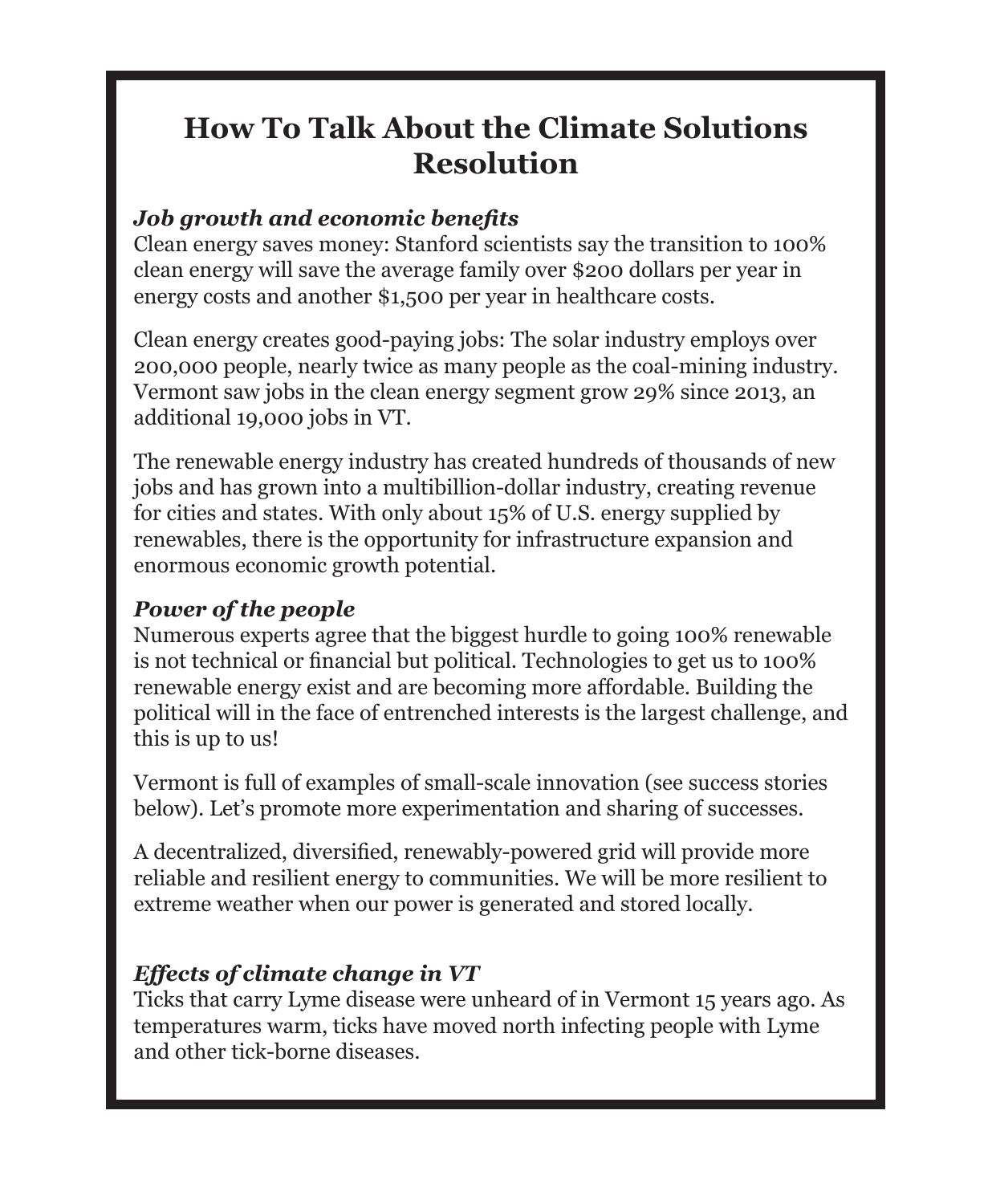According to Fourth National Climate Assessment , by the U.S. Global Change Research Program, Vermont is already seeing a 25% increase in severe precipitation events. Vermont is warming faster in winter than any other area in the US.

#### *Improved environmental and public health*

Cleaner energy better protects the climate, soil and water: There will be less air pollution without combustion engines and coal powered energy plants, fewer oil spills and gas leaks, and cleaner water.

Cutting pollution levels and the presence of fossil fuels in our environment will lead to less asthma and other respiratory diseases, and lower cancer rates, while reducing the financial burdens put on states by these public health risks.

#### *Climate Justice*

Poorer nations contribute less to  $CO<sub>2</sub>$  emissions, yet many are feeling the impact of climate change at a greater rate. We need to do our part!

Impacts of climate change are already forcing relocations and migration. Agriculture and food production will be greatly impacted by climate change. Small-scale, family or subsistence farmers produce 75% of food production around the world and are the ones being most impacted by climate change. Some have been forced to abandon their farms, leading to increased economic and political instability around the world.

*Sources: Ready for 100% Clean Energy Factsheet, Vermont 2017 Clean Energy Industry Report, Renewables 100 Policy Institute, 350Vermont, Climate Central*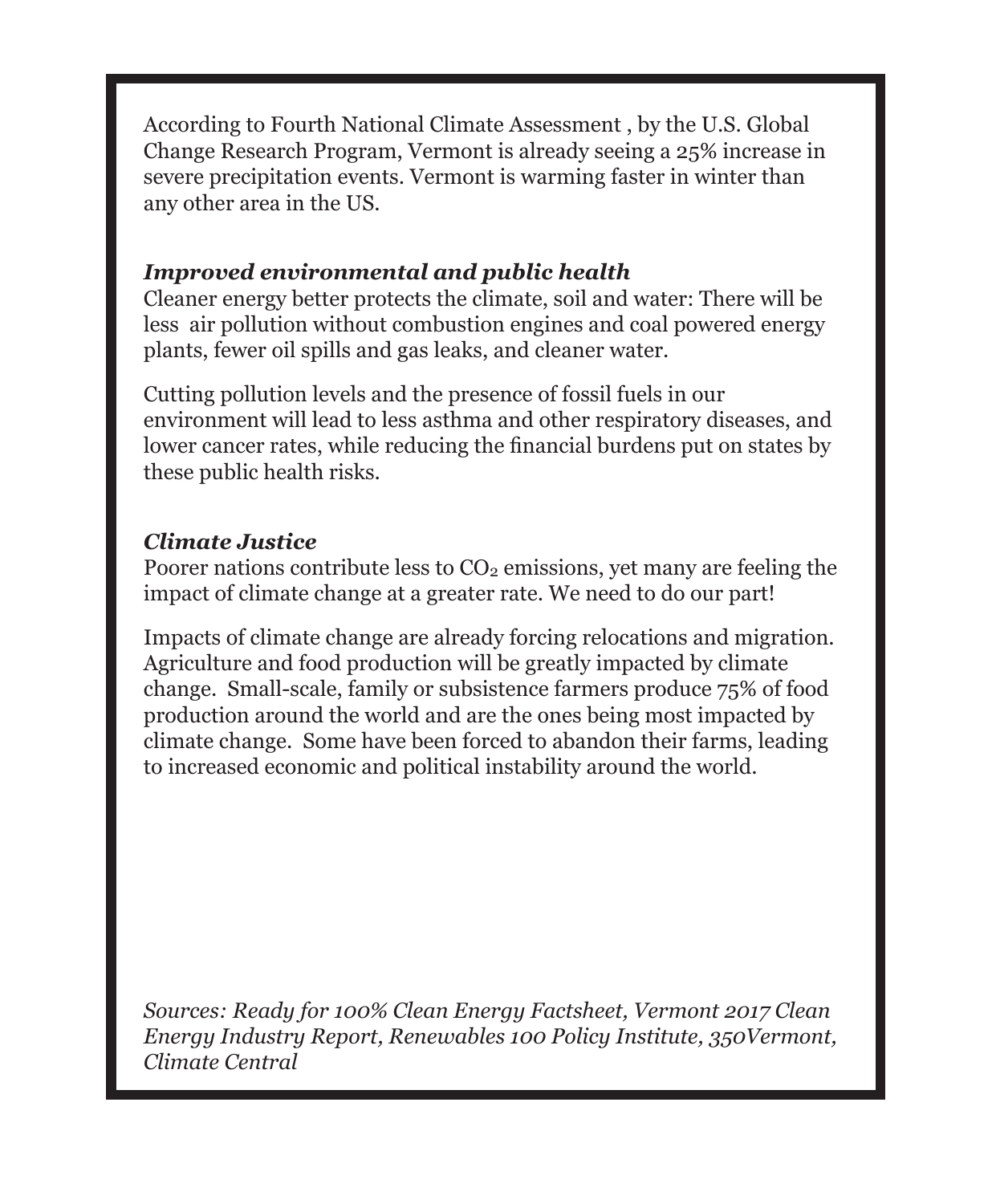### **Local Success Stories**

#### *Hinesburg vs. Vermont Gas*

A group of residents from Hinesburg banded together in early 2016 to attempt to stop the seizure of their public lands, Geprags Park, for the fracked gas pipeline. In a David versus Goliath struggle with Vermont Gas, the group, called Protect Geprags Park, succeeded in protecting their park from destructive surface pipeline construction, and Vermont Gas was forced to use horizontal drilling. Protect Geprags Park continues their work, now focusing on the lingering safety issues of the entire pipeline from Colchester to Middlebury. Protect Geprags Park leveraged their community organizing power at the local and state level. They are an inspiration!

#### *Vermod Houses*

After Tropical Storm Irene, it was evident to state assessors that mobile home owners experienced a greater proportion of the storm's damage. The need for affordable, durable and efficient housing was clear, and motivated the collaboration of the High Meadows Fund, Vermont Housing and Conservation Board and Efficiency Vermont in forming the Modular Housing Innovation Project, led by contractor Steve Davis. This project led to the creation of the Vermod, a non-toxic, durable, efficient, and affordable modular home. "Traditional manufactured homes are a depreciating asset like a car or an RV. Conversely, zero-energy modular homes appreciate like a house. I want to replace every home in my mobile home parks with these units." - Jim, affordable housing partner, Hardwick.



*Photo courtesy of Abby Mnookin*

#### *VBike*

In 2014, Dave Cohen founded VBike. The mission of the organization is to demonstrate that bike riding can be a reliable form of transportation in Vermont. VBike is "dedicated to shifting the bike and bike culture in Vermont towards a far more inclusive, fun, and transportation-oriented future." With cargo bikes and electric-assist technology, most anyone can get around on their bicycles.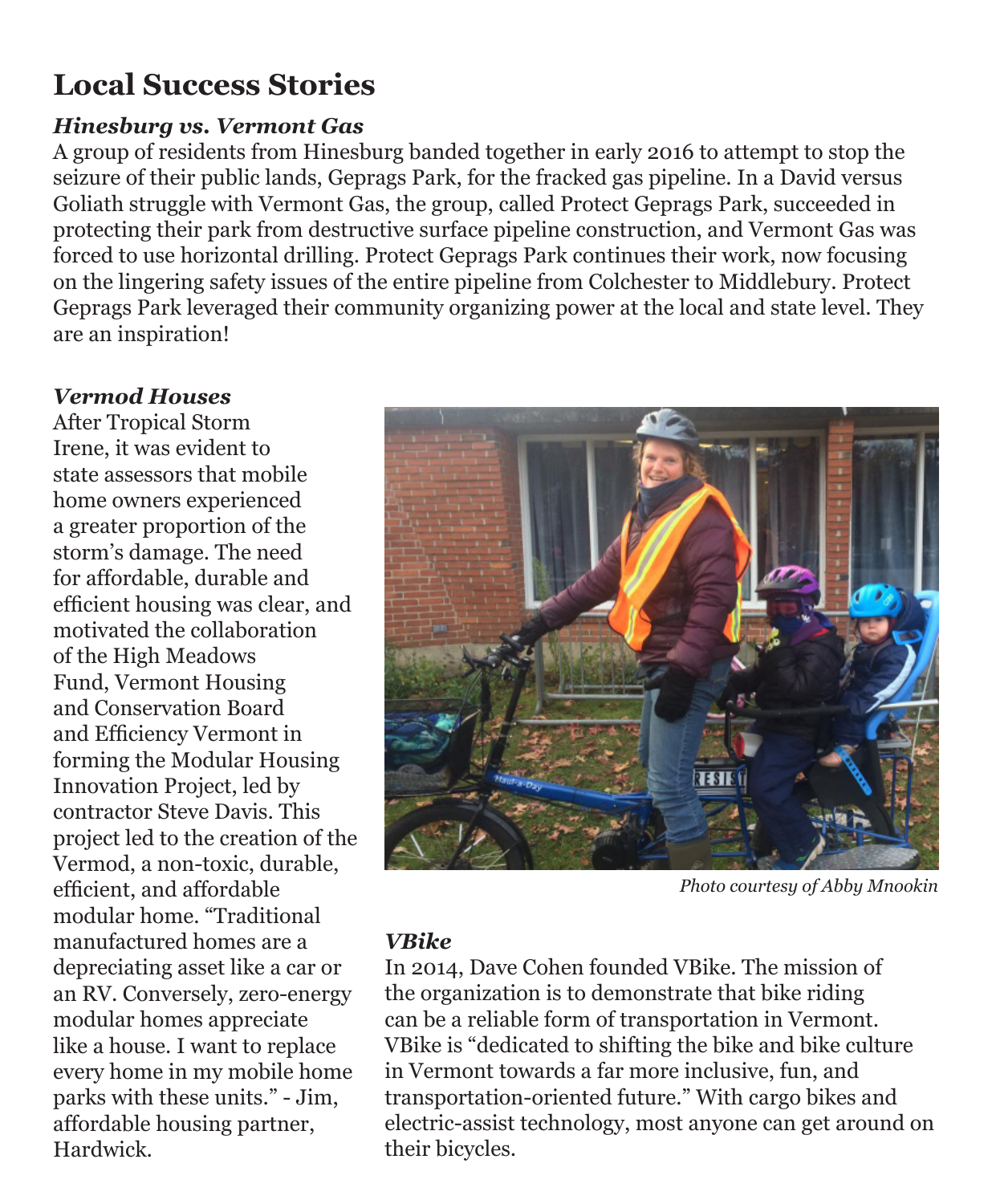#### *Mad River Community Solar Farm\**

Mad River Community Solar Farm is a community array that utilizes the innovative member-owned concept created through Aegis' development of the Boardman Hill Solar Farm. Each member owns between 3 and 87 solar panels.

The array consists of a total of 616 solar panels and is located in Waitsfield, Vermont.

The members democratically manage the array through the formation of an LLC comprised of all members. The LLC members each own their share of the solar equipment in the system, providing member-owners control over their investment and retaining eligibility for key tax credits and incentives.

The electricity generated by the solar array will substantially reduce annual electric costs for its members. The REC's (renewable energy credits) associated with the array are retired, making this a truly "green" project.

\* This description is from the Aegis website: https://www.aegis-re.com/mrcsf-1

Transportation has been identified as the leading contributor to greenhouse gas emissions in Vermont. It will require a great deal of innovation to reduce the emissions from transportation. Rural Community Transportation (RCT) was first created through a grant from the Federal Urban Mass Transportation Administration, to coordinate Medicaid transportation services from Lyndonville. Eventually, services were expanded to include the general public. RCT is a transportation provider that uses all modes of transportation including buses, cars, taxis, vans, and volunteer drivers, and provides four FREE shuttle routes and five FREE shopping routes, connecting rural communities in the Northeast Kingdom and Central Vermont RCT is making mass transit accessible in remote rural areas.



### *Rural Community Transportation Regenerative Agriculture Solutions*

Many Vermont farmers are implementing regenerative agricultural practices. The incorporation of regenerative agriculture will help Vermont meet its goals of reducing greenhouse gas emissions, and is one of many solutions we can support in making the transition towards a renewable energy economy. The basic principles of regenerative agriculture incorporate holistic and sustainable approaches into farming practices. Growers focus on building organic matter in the soil, by cover cropping, and by limiting tillage and the application of chemical fertilizers. Many studies from around the world are demonstrating the carbon sequestration capabilities of regenerative ag. Implementing these approaches in Vermont will also help greatly to improve water quality in our lakes and rivers.